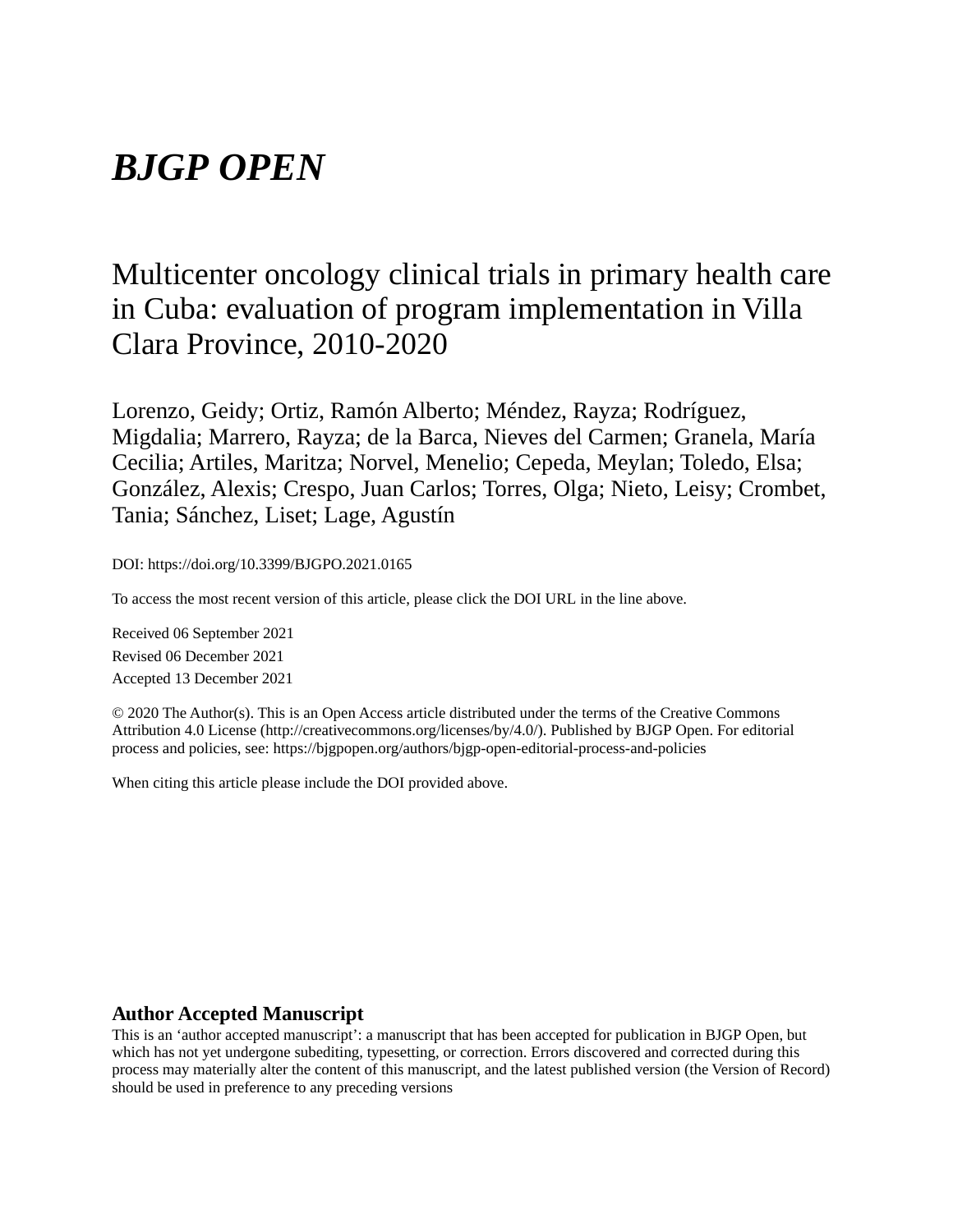**Title: Multicenter oncology clinical trials in primary health care in Cuba: evaluation of program implementation in Villa Clara province, 2010-2020.**

**Authors: Geidy Lorenzo<sup>1</sup> \*, Ramón Alberto Ortiz<sup>2</sup> , Rayza Mendez<sup>3</sup> , Migdalia Rodriguez<sup>4</sup> , Rayza Marrero<sup>5</sup> , Nieves del Carmen de la Barca<sup>6</sup> , María Cecilia Granela<sup>7</sup> , Maritza Artiles<sup>8</sup> , Menelio Norvel<sup>9</sup> , Meylan Cepeda<sup>10</sup>, Elsa Toledo<sup>11</sup>, Alexis Gonzalez<sup>12</sup>, Juan Carlos Crespo<sup>13</sup>, Olga Torres<sup>14</sup>, Leisy Nieto<sup>15</sup>, Tania Crombet Ramos<sup>16</sup>, Liset Sanchez<sup>17</sup> and Agustín Lage<sup>18</sup> .**

<sup>1</sup> Center of Molecular Immunology. Havana, Cuba. BSc.in Pharmaceutical Sciences, Master in Toxicology, Clinical Trial Investigator. Email: geydi@cim.sld.cu

<sup>2</sup> "Celestino Hernández Robau" Hospital, Villa Clara, Cuba. MD First Degree in Oncology. Clinical Trial Physician Investigator.

<sup>3</sup> National Coordinating Centre of Clinical Trials. Villa Clara, Cuba. BSc. in Pharmaceutical Sciences. Clinical Trial Monitor.

<sup>4</sup>National Coordinating Centre of Clinical Trials. Villa Clara, Cuba. MD. Second Degree in Pharmacology. Clinical Trial Monitor.

<sup>5</sup> National Coordinating Centre of Clinical Trials. Villa Clara, Cuba. BSc. in Pharmaceutical Sciences. Clinical Trial Monitor.

<sup>6</sup> "Chiqui Gómez" Polyclinic, Vila Clara, Cuba.: MD, First Degree Specialist in General Medicine. Clinical Trial Physician Investigator.

<sup>7</sup> "Roberto Fleites" Polyclinic. Villa Clara. Cuba. MD, First Degree Specialist in General Medicine. Clinical Trial Physician Investigator.

<sup>8</sup>"XX Aniversario" Polyclinic. Villa Clara, Cuba. MD First Degree Specialist in General Medicine. Clinical Trial Physician Investigator.

<sup>9</sup> "Marta Abreu" Polyclinic. Villa Clara, Cuba. MD First Degree Specialist in General Medicine. Clinical Trial Physician Investigator.

<sup>10</sup> Center of Molecular Immunology, Villa Clara Delegation. BSc. of Nursing. Clinical Trial Monitor.

11 "Celestino Hernández" Hospital, Villa Clara, Cuba. BSc in Pharmaceutical Sciences. Protocol coordinator.

<sup>12</sup> "Celestino Hernández" Hospital, Villa Clara, Cuba. BSc in Pharmaceutical Sciences. Protocol coordinator.

13 "Celestino Hernández" Hospital, Villa Clara, Cuba. BSc of Nursing. Protocol coordinator.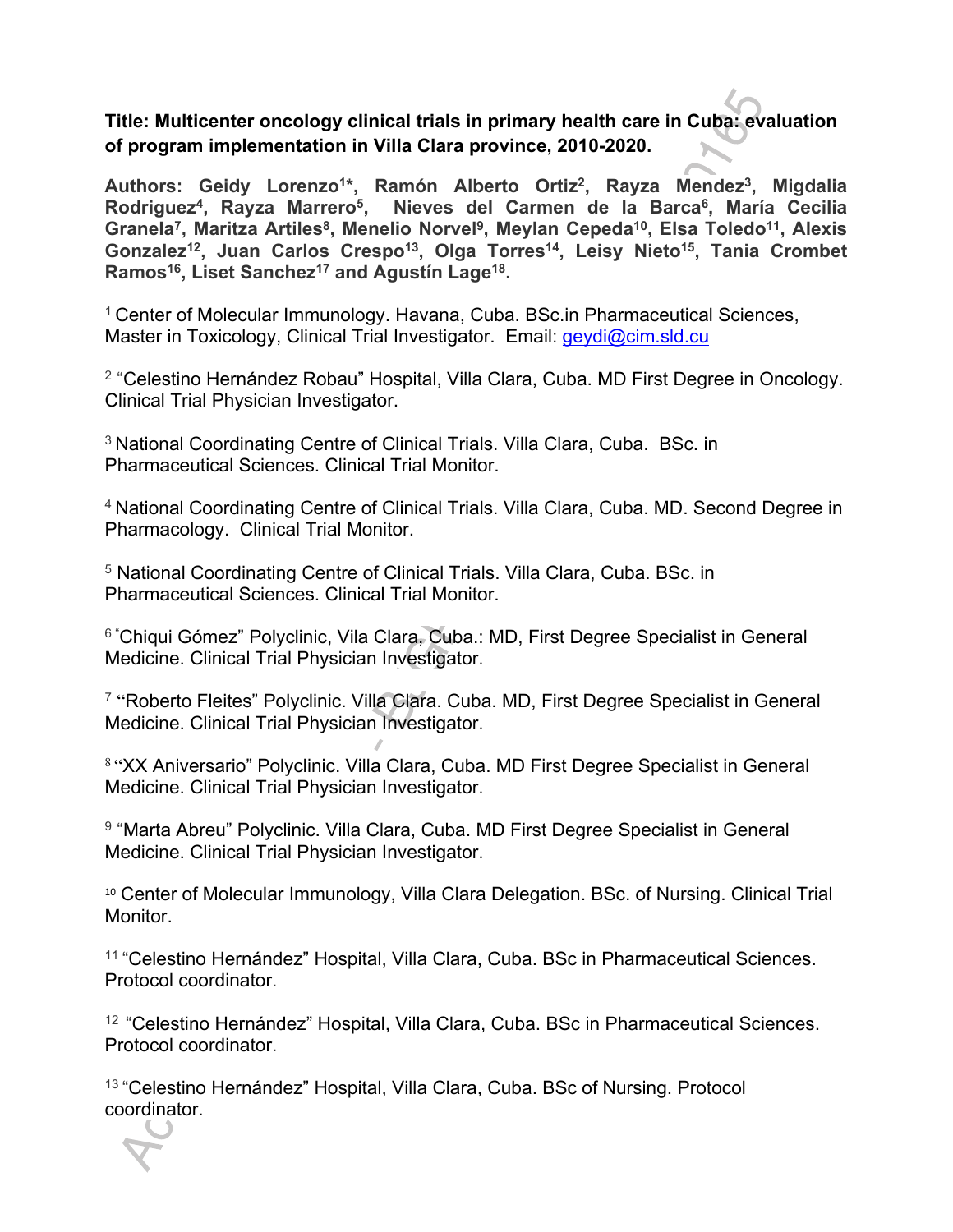<sup>14</sup> Center of Molecular Immunology. Havana, Cuba. MD, Second Degree Specialist in Physiology. Regulatory Coordinator.

<sup>15</sup> Central University of Las Villas, Villa Clara, Cuba. Ph.D. Pharmaceutical Sciences. Adviser Researcher.

<sup>16</sup> Center of Molecular Immunology, Havana, Cuba. Ph.D. in Immunology. Director of Clinical Research.

<sup>17</sup> Center of Molecular Immunology, Havana, Cuba. Ph.D. in Health Sciences. Clinical Trial Statistics.

18 Center of Molecular Immunology, Havana, Cuba. Ph.D. in Immunology. Adviser Researcher.

\*Correspondence author

#### **Abstract**

**Background:** The Center of Molecular Immunology of Cuba has developed a program for the conduction of multicenter oncology clinical trials in primary health care centres since 2009. **Aim:** To evaluate the ability to conduct oncology clinical trials in primary health care **Design and Setting:** A longitudinal, prospective, analytical study was developed between July 2010 and August 2020 in the Villa Clara province. **Methods:** Structure, process, and outcome indicators were evaluated by the methods of a structured interview, direct observation, documentary observation and databases analysis. The investigators' curricula vitae, the Investigator Site File, minutes of workshops, the monitoring reports, the clinical trial training records and databases were employed as sources of information. The following criteria were considered: a*dequate:* when the indicator met the standard and *not adequate:* when the indicator did not meet the standard. **Results:** The six structure indicators reached *adequate results* and showed that the program has allowed building of capacities to conduct clinical trials in primary care. The eight processes indicators and two outcome indicators were considered *adequate* too. Trials conducted in primary care showed better indicators of patient recruitment than secondary care. Both scenarios showed similar behaviour for the process indicators: retention, protocol compliance and safety. Survival and satisfaction with health services were also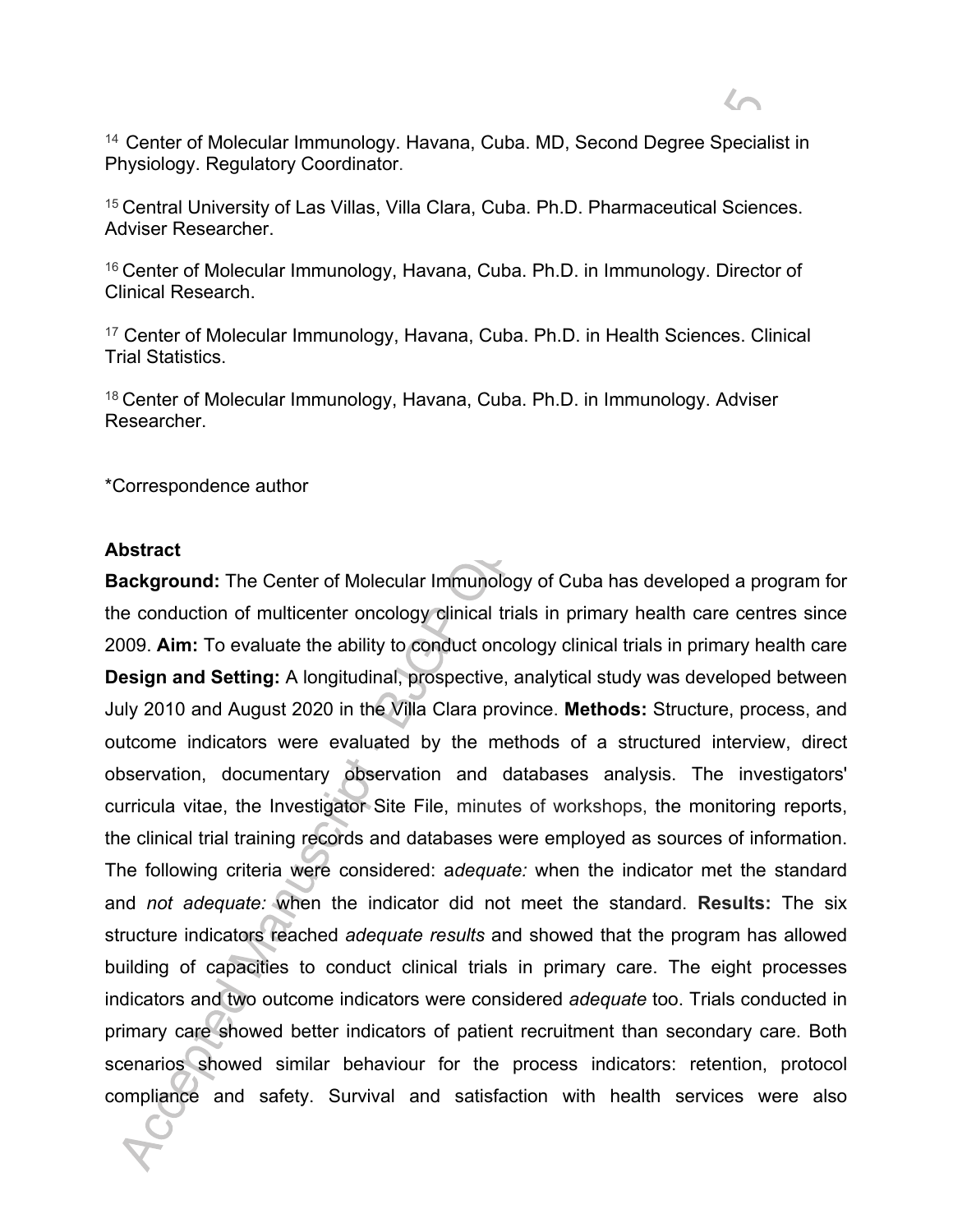comparable in both scenarios **Conclusions**: The evaluation of the program showed adequate indicators for conducting oncology clinical trials in primary care in Villa Clara and these were comparable to those determined in the secondary care.

**Keywords:** clinical trials, primary health care, oncology, immunotherapy

#### **How this fits in**

Oncology clinical trials are mainly developed in specialized medical care centers. The Center for Molecular Immunology of Cuba has developed immunotherapies for the treatment of cancer, with proven safety and efficacy in previous Phase I, II, and III studies, developed in hospitals. The safety profile of these products allows their use in primary care institutions, so scientific evaluation is necessary for this context through clinical trials, to allow their subsequent introduction as part of routine medical practice.

#### **INTRODUCTION**

A few years ago, the life expectancy of cancer patients was very limited, but in recent decades this picture has changed and for some types of cancer prolonged survival rates are observed, reflecting the combined effects of earlier diagnosis, new treatments, and better care<sup>1</sup>. Advances in personalized medicine and immuno-oncology have demonstrated therapeutic efficacy in several types of cancer and, at the same time, lower toxicity than classical cytostatics, characteristics that allow the use of these therapies for long periods, even beyond disease progression  $2, 3$ . These two elements have indicated the need to pay greater attention to the follow-up of cancer patients in primary health care (PHC), an ideal setting for the care of chronic patients  $4, 5$ . In addition, research conducted in this setting is becoming more relevant, allowing studies that recruit a "real-world" patient population that is not well represented in clinical studies conducted under controlled hospital conditions<sup>5</sup>.

The Center for Molecular Immunology, in Havana, Cuba, has developed several innovative immunotherapies for the treatment of cancer. These innovative molecules have demonstrated their efficacy and safety in phase I, II, and III clinical trials, developed in hospitals across the whole country and abroad. The optimal use of these products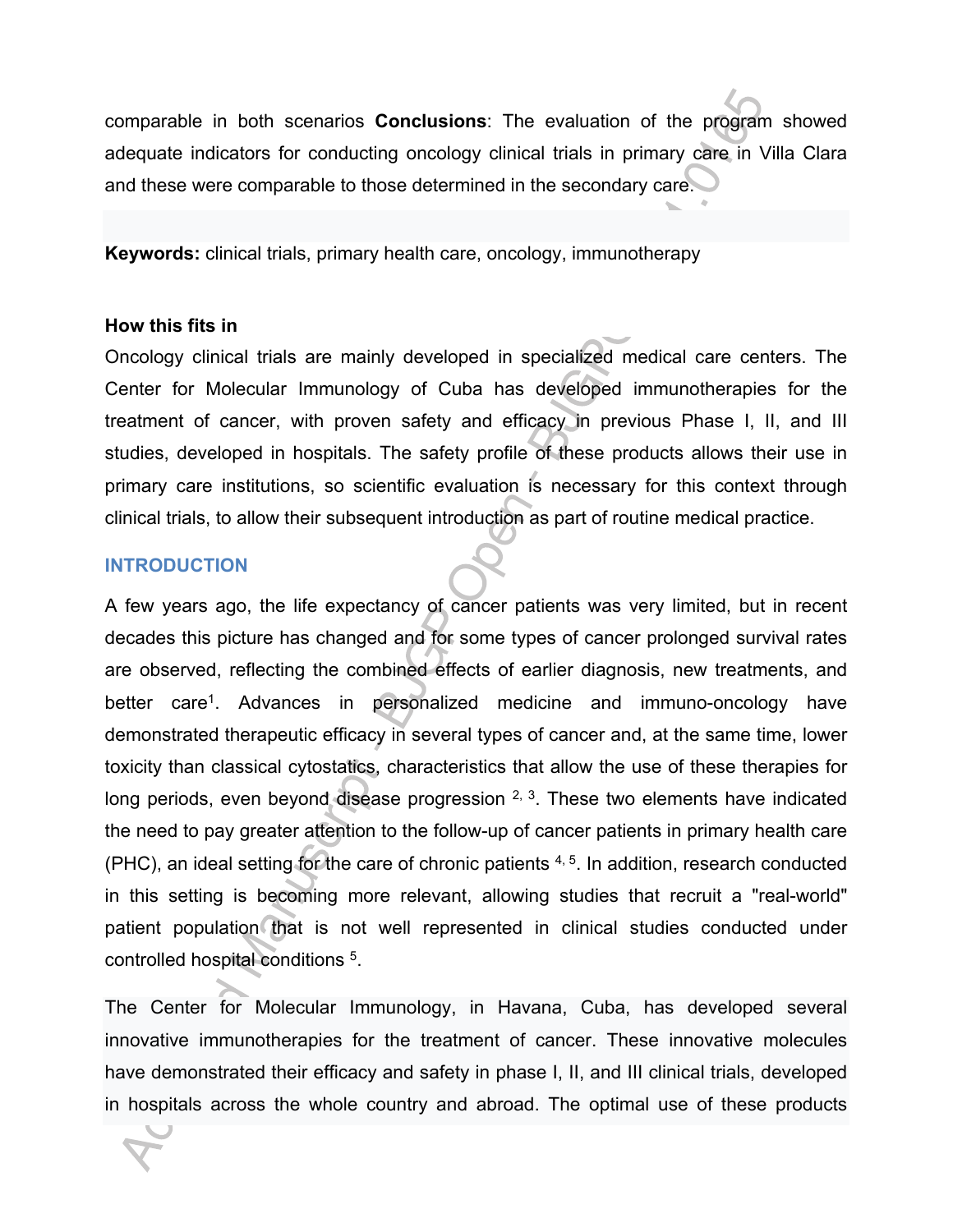implies repeated doses and prolonged administration. These elements made us think about the possibility of administering these therapies in the primary health care setting  $6, 7$ . The first experience in the country began with clinical trials in PHC with the CIMAvax-EGF vaccine, registered for the treatment of adult patients with advanced lung cancer  $8, 9$ . Its treatment scheme comprises 4 induction doses administered every 14 days and subsequently, maintenance doses every 28 days until the patient's clinical conditions allow it  $10, 11$ .

In Cuba, there was no previous experience in conducting clinical trials (CT) with products for cancer treatment in PHC centers, so it was necessary to design and implement a clinical trial program adapted to the conditions of this scenario.

The aims of the present work were to evaluate the ability to conduct oncology clinical trials in PHC, based on the experience of the CIMAvax-EGF vaccine in Villa Clara province.

#### **METHOD**

#### **Population**

The central Cuban province of Villa Clara is composed of 13 municipalities and had a population of 777 500 inhabitants with a population density of 92.4 inhabitants per km2 in 201912. Malignant tumours were the second leading cause of death this year with 1 696 deaths and a rate of 218.2 per 100 000 inhabitants. Specifically, trachea, bronchus, and lung tumours ranked first in mortality with 5 626 deaths this year13.

The oncology services are provided at the "Celestino Hernández Robau" Hospital, which provides regional services to the provinces of Villa Clara, Cienfuegos, and Sancti Spíritus and supervise an estimated population of 2.9 million inhabitants.

The province has 37 primary care units called "polyclinics" in 18 municipalities; clinics belonging to the primary care system that concentrate services of the main medical specialties and are located in each Cuban community, whose main objective is to provide comprehensive health service to all inhabitants. Villa Clara has 7,499 physicians, which represents 9.65 per 1,000 inhabitants and 1753 of them are general practitioners located in the community<sup>13</sup>.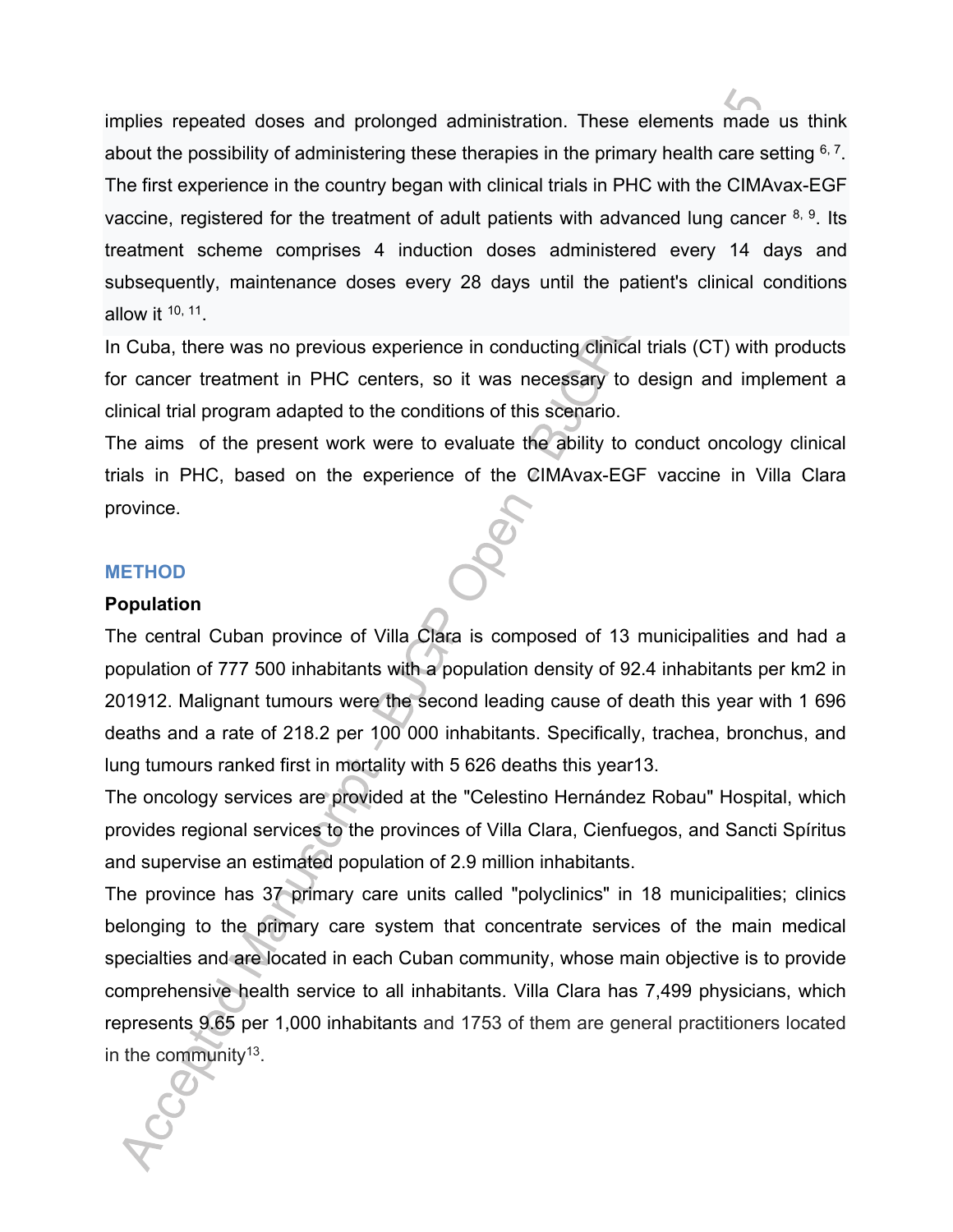#### **Study design and data sources**

A longitudinal, prospective, analytical study was developed between July 2010 and August 2020, during conducting two open-label, uncontrolled, non-randomized, multicenter, Phase IV clinical trials. These trials were carried out to evaluate the CIMAvax-EGF vaccine in PHC institutions and were registered in the National Public Registry of Clinical Trials http://www.who.int/ictrp/network/rpcec/en with trials numbers RPCEC00000181 (secondary identifying number IIC RD-EC-120) and RPCEC00000205 (secondary identifying number IIC RD-EC-157), respectively. Trial number IIC RD-EC-157 is still ongoing, so, the database cut-off was performed on August 31, 2020.

The first trial is a pilot experience in 6 polyclinics in the municipality of Santa Clara, the capital area of the province. The second trial expanded the program to the entire province and covered 17 polyclinics. This trial incorporated the evaluation of EGF concentration as a predictive biomarker of therapeutic success with the CIMAvax-EGF vaccine.

Qualitative and quantitative methods were used to evaluate the program. The structure, process, and outcome indicators, as well as the instruments used in the evaluation for the collection of information and their comparative standards, were previously validated through expert consensus using the Delphi modification methodology 14, 15. An exhaustive content analysis of all documents produced by the different institutions and actors involved in the clinical trials was analyzed. These comprised the investigators' curricula vitae, the Investigator Site File (ISF), minutes of workshops, the trial monitoring reports, and the provincial clinical trial training records.

Structural indicators include infrastructure, material, and human resources used in the conduct of clinical trials. Process indicators examined whether the clinical trial program was conducted as planned. The outcome indicators were designed to assess the effects of the program on the patients' health status (Survival) and the degree of patient satisfaction with the care received (Supplementary Table 1).

For "survival", the databases of the clinical trials were used. Patients with non-small cell lung cancer verified by histology or cytology, stage IIIB or IV, performance status 0-2, stable disease, or response to first line oncology treatment were included in the analysis. The indicator "Satisfaction with health care" was evaluated in this subset of patients. The instrument used was the IN-PATSAT32 questionnaire from the European Organization for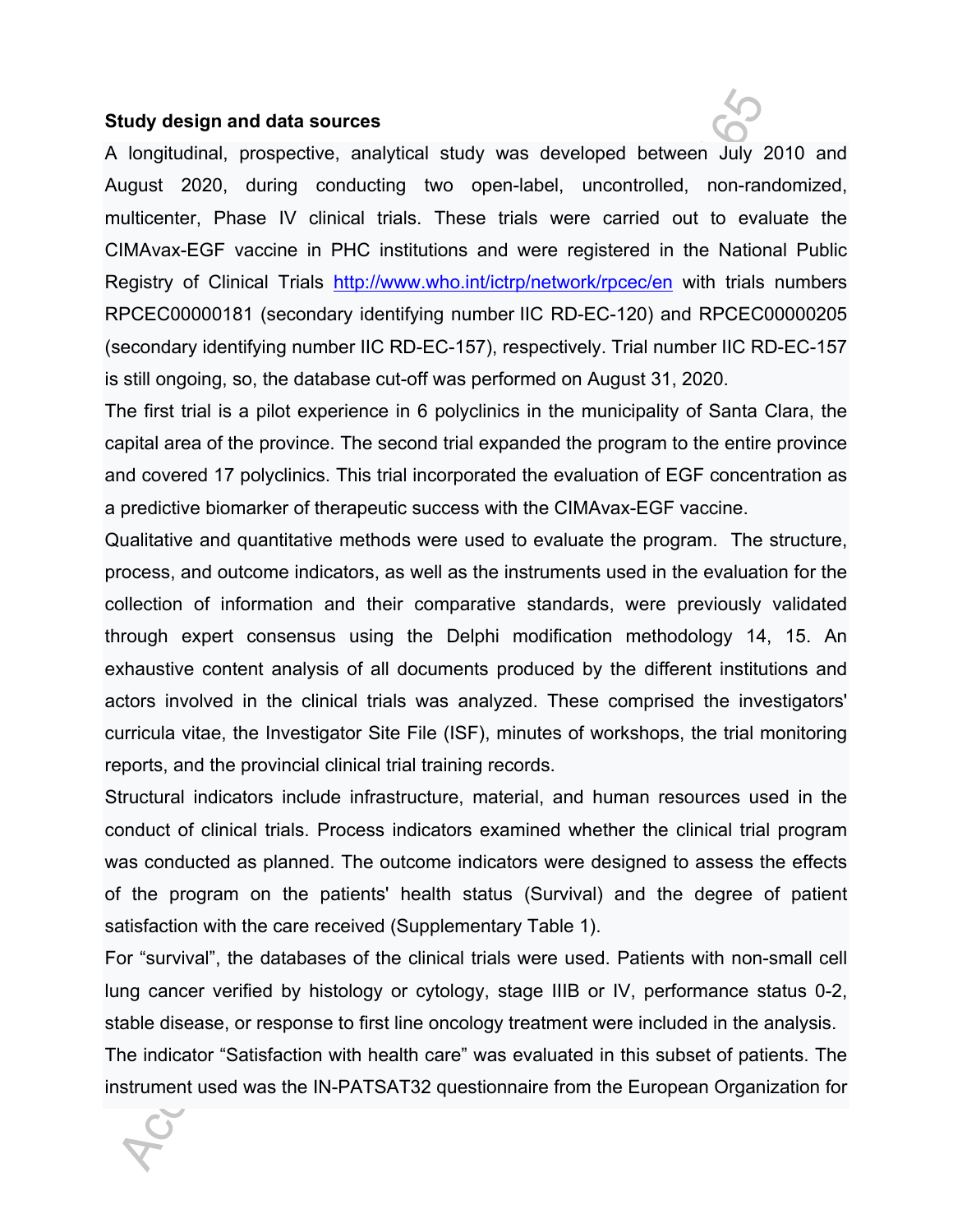Research and Treatment of Cancer (EORTC)16. The questionnaires were applied to the patients, 3 months after the beginning of the treatment with the immunotherapy by the psychologist of the investigational team, prior informed consent of the patient. Question number 21 was omitted because it was not applicable in this context. For this indicator, a cross-sectional comparison was made with patients included in clinical trials with CIMAvax-EGF in the hospital, in the same period.

For the evaluation of the program implementation, the indicators were compared with the comparative standards validated by experts. The following criteria were considered: adequate: when the indicator met the standard and not adequate: when the indicator did not meet the standard (Supplementary Table 1).

Additionally, the results were compared with the indicators obtained in the previous CIMAvax-EGF open-label, controlled, randomized, Phase III trial conducted in the hospital (RPCEC00000161, secondary identifying number IIC RD-EC081) considered as historical control (external and non-concurrent). The general scheme of the study was shown in Supplementary Figure 1.

#### **Statistical analysis**

All Villa Clara patients included in the databases of each trial were considered. The SPSS version 19 program was used. The process and outcome indicators were calculated considering the formula defined for each one (Supplementary Table 1).To evaluate overall survival the primary variable was the survival time measured from the date of the inclusion in the trial to the date of death of the patients or the date of the latest news. Survival times of all patients were estimated using the non-parametric Kaplan-Meier estimator. Median survival and its confidence intervals were estimated. Survival curves between trials were compared using Log rank two-tailed test, considering a significance level of  $p = 0.05$ .

For "Satisfaction with Care" analysis, the mean and standard deviation were calculated and comparisons using t-Test for independent samples were made. A level of statistical significance of p=0.05 was considered.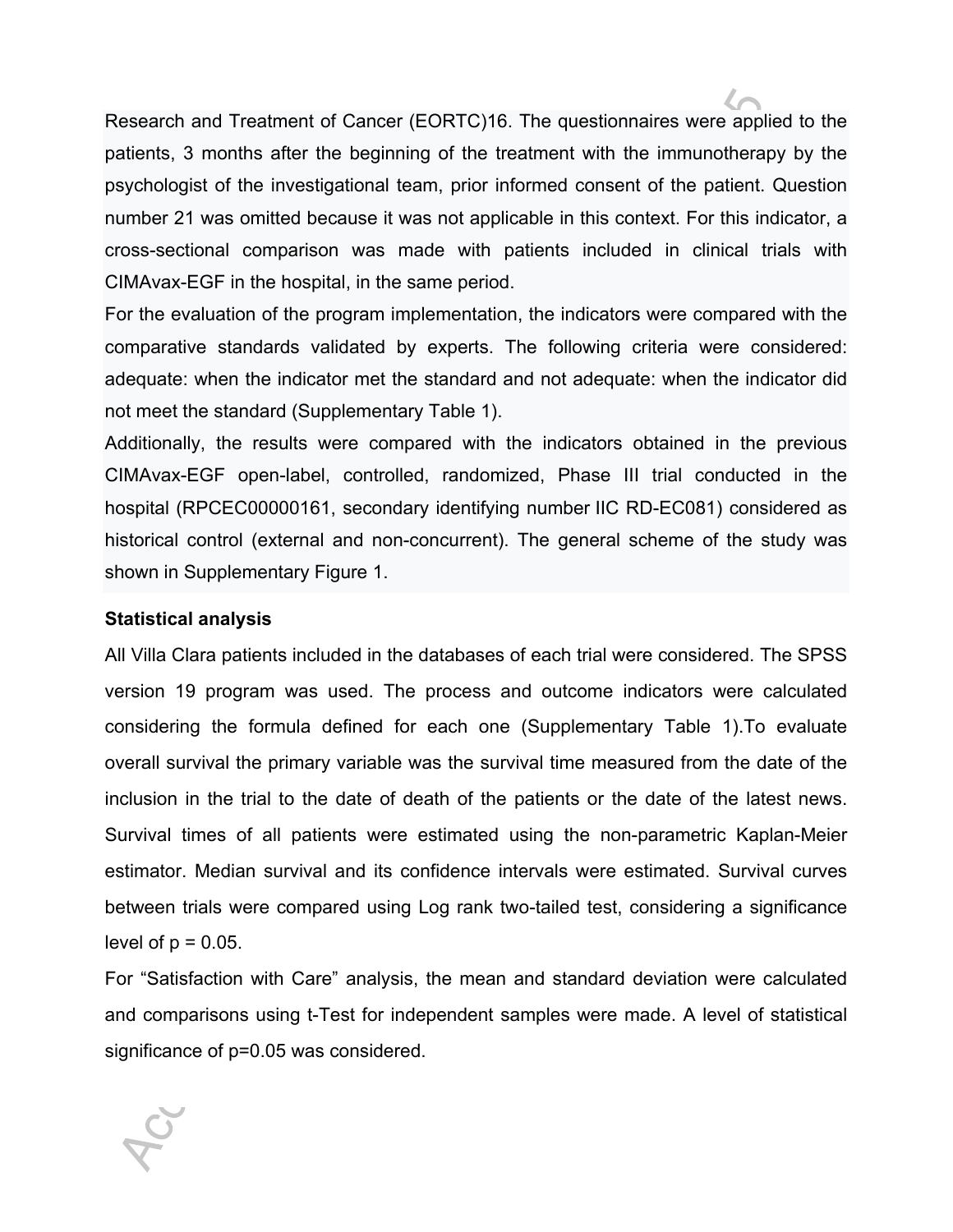#### **RESULTS**

#### **Structure indicators**

For the five structure indicators, the evaluation of *not adequate* was obtained during the conduct of the first clinical trial protocol (IIC RD-EC-120) developed in the period 2010- 2015. These were worse than the proposed standard for the creation of capacities for conducting clinical trials in 90% of the municipalities of the province. However, the indicator "percentage of professionals and technicians trained in clinical trials and oncology" obtained the qualification *adequate* (Table 1).

For the second protocol (IIC RD-EC-157), the six indicators showed *adequate* results, reaching 90% of the municipalities in the province incorporated into the program and 100% of the human resources trained. In addition, the implementation of electronic data management and Standard Operating Procedures adapted to PHC institutions is highlighted (Table 1). The results showed the expansion of the program and the continuous improvement of the implementation process.

## **Process indicators**

The centralized Ethics Committees allowed obtaining approval time for the protocol and its modifications in less than 30 days, similar to those achieved in secondary care (Table 2).

For the "province recruitment vs total trial recruitment" indicator, a proportion of 17.2% was obtained for the studies conducted in PHC vs 5.8% for the trial conducted in the hospital. Likewise, the "proportion of recruited patients in relation to the incidence of the disease" was higher in the trials conducted in PHC with 14.6 % compared with SHC, where only 2% was found. The same behaviour was obtained for the indicator "inclusion rate" where an increase from 0.36% in SHC to 4.0% in PHC was observed (Table 2).

The "percentage of randomized participants who have withdrawn consent to continue in the study" indicator showed similar results in both scenarios, with values of 10.3% and 9.6% for SHC and PHC, respectively. In the same way, adherence was similar too, with percentages of 6.8% and 5.4% of non-compliance with the treatment scheme for secondary and primary care, respectively (Table 2).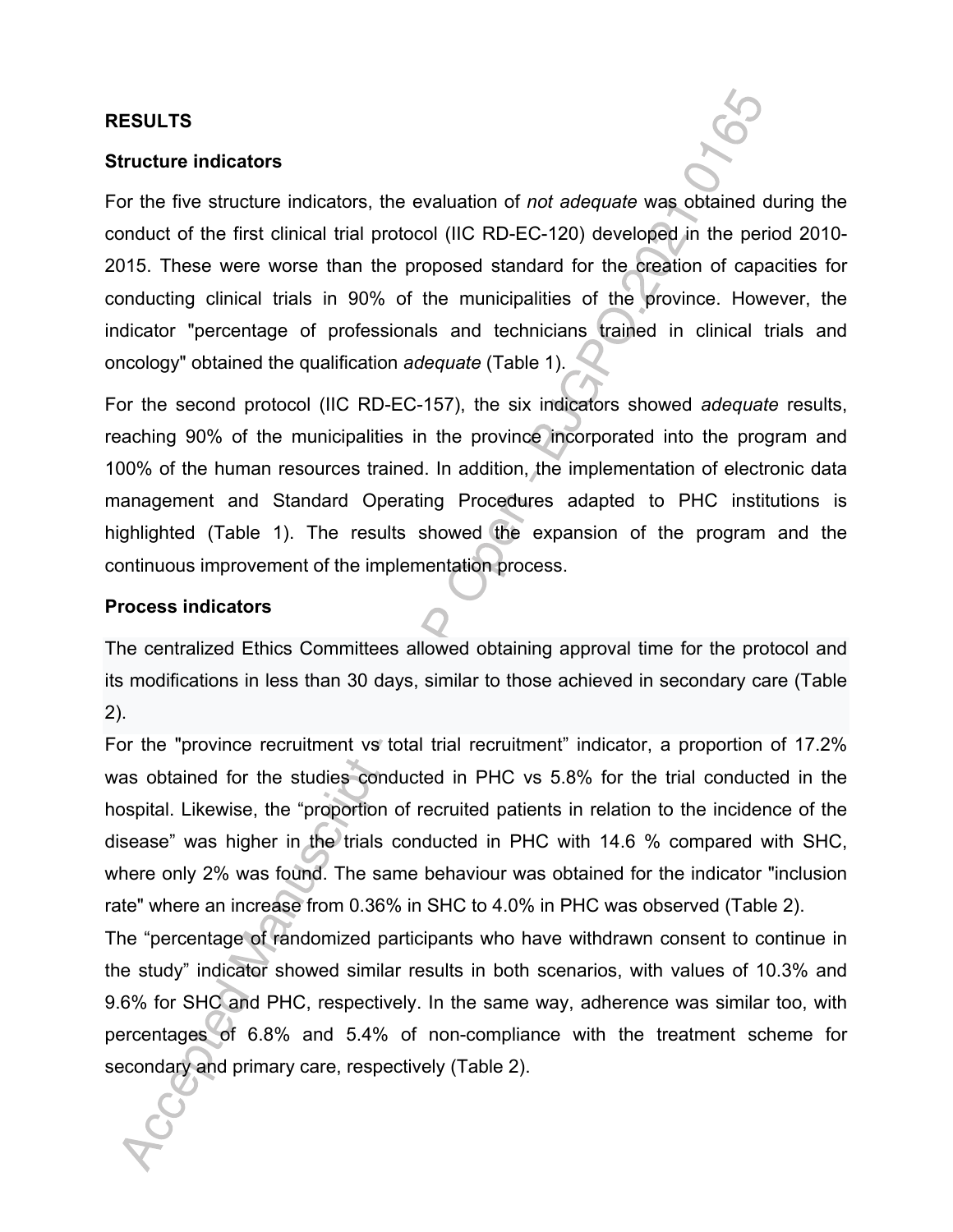For the indicator "number of grade 3-4 related adverse events per number of randomized participants", in PHC units 1.9% was determined vs 6.0% in SHC. Likewise, the "percentage of related serious adverse events" was lower for the trials conducted in PHC (2.5%) than in the trial conducted in SHC which 6.0% was determined. All identified adverse events were consistent with those found in previous trials (Table 2).

The eight process indicators in PHC met the comparative standard, for which they were evaluated as *Adequate* (Table 2).

## **Outcome indicators**

Median survival of 10.46 (8.44 - 12.48) and 9.86 (7.11 - 12.62) respectively, were obtained for the trials conducted in the PHC (ICC RD-EC120 and ICC RD-EC-157), which were similar ( $p = 0.907$ ) to the median of 10.40 (4.85 - 15.94) found in the previous Phase III CT conducted in the hospital (ICC RD-EC081). The 12-month survival rates were 43.1 and 44.0 for the CTs conducted in the PHC and 44.6 for the CT conducted in the hospital, which were also comparable.

For the 2010-2015 period, the general indices of satisfaction with care were  $91.8 \pm 9.5$  for PHC centres vs  $96.0 \pm 3.2$  for SHC, showing statistically significant differences ( $p = 0.02$ ); however, the values are above 80 points, which are classified as *adequate.*

In the 2016-2020 period, these values were higher than the previous period and without statistically significant differences ( $p = 0.07$ ). For PHC centres, values of 94.4  $\pm$  8.0 were determined vs  $97.9 \pm 1.5$  for SHC.

The two outcome indicators also met the comparative standard and were assessed as *Adequate* (Table 2).

# **DISCUSSION**

#### **Summary**

This is the first study in Cuba that evaluates indicators of structure, process, and outcome in the implementation of a program for conducting clinical oncology trials in primary health care centres. Our results provide novel data on the feasibility of its implementation.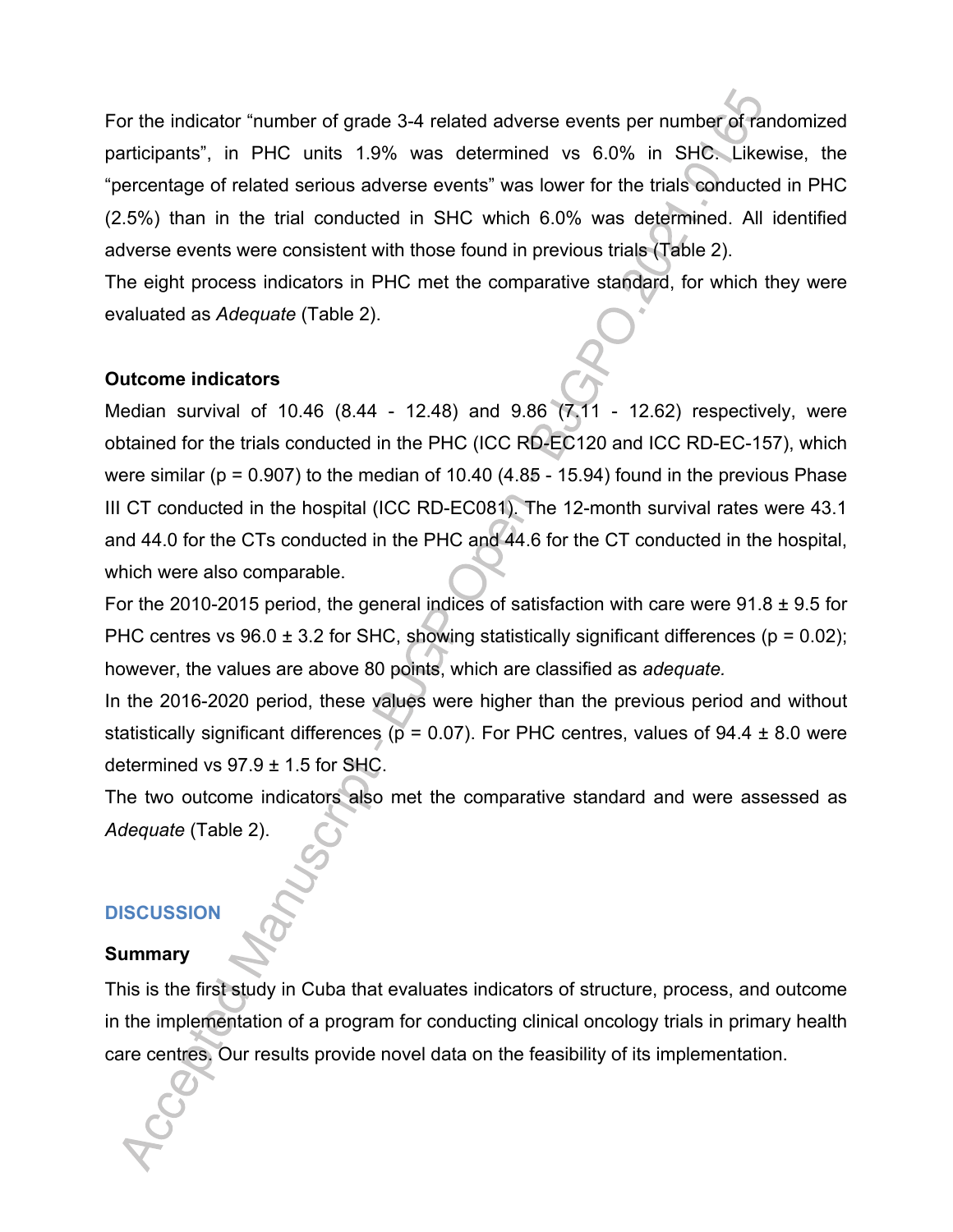Structure indicators showed that the program granted the adequate infrastructure, as well as the material and human resources required to meet the international quality standards required for these investigations <sup>17-20</sup>.

Processes indicators reached comparable values to those obtained in Phase III randomized CT developed in the hospital for the domains: ethical approval, patient retention, protocol compliance, and safety. Regarding the patient recruitment indicators, the study showed that the PHC facilitated the recruitment of a greater number of patients in a shorter period of time, and the inclusion rates were greater than those achieved in SHC. Similarly, greater coverage of treated patients was achieved by reaching high proportions of patients treated in relation to the incidence of the disease.

In our research, the survivals achieved for patients who received the product in primary and secondary health care were similar. This indicator tested in the group of patients who met the same inclusion criteria guaranteed that the only difference was the level of medical care at which the patient was cared for. On the other hand, "satisfaction with health care" was also comparable for patients enrolled in CT in PHC and SHC, obtaining high levels of satisfaction in both scenarios. In conclusion, these findings suggest that patients followed in the hospital by the oncologist showed survival and levels of satisfaction similar to those followed by the general practitioners in PHC together with the oncologist.

Our experience also suggested that the PHC setting was adequate for the implementation of pragmatic clinical trials  $21$ , with protocols with less stringent inclusion criteria  $22$  that combine simple variables that can be determined in PHC centres, with others, that can be evaluated in SHC. To achieve this goal, a satisfactory integration between these levels of care, are needed.

# **Strengths and limitations**

The main strength is that this longitudinal study used data spanning 10 years and included 17.2% of the total patients enrolled in the CT.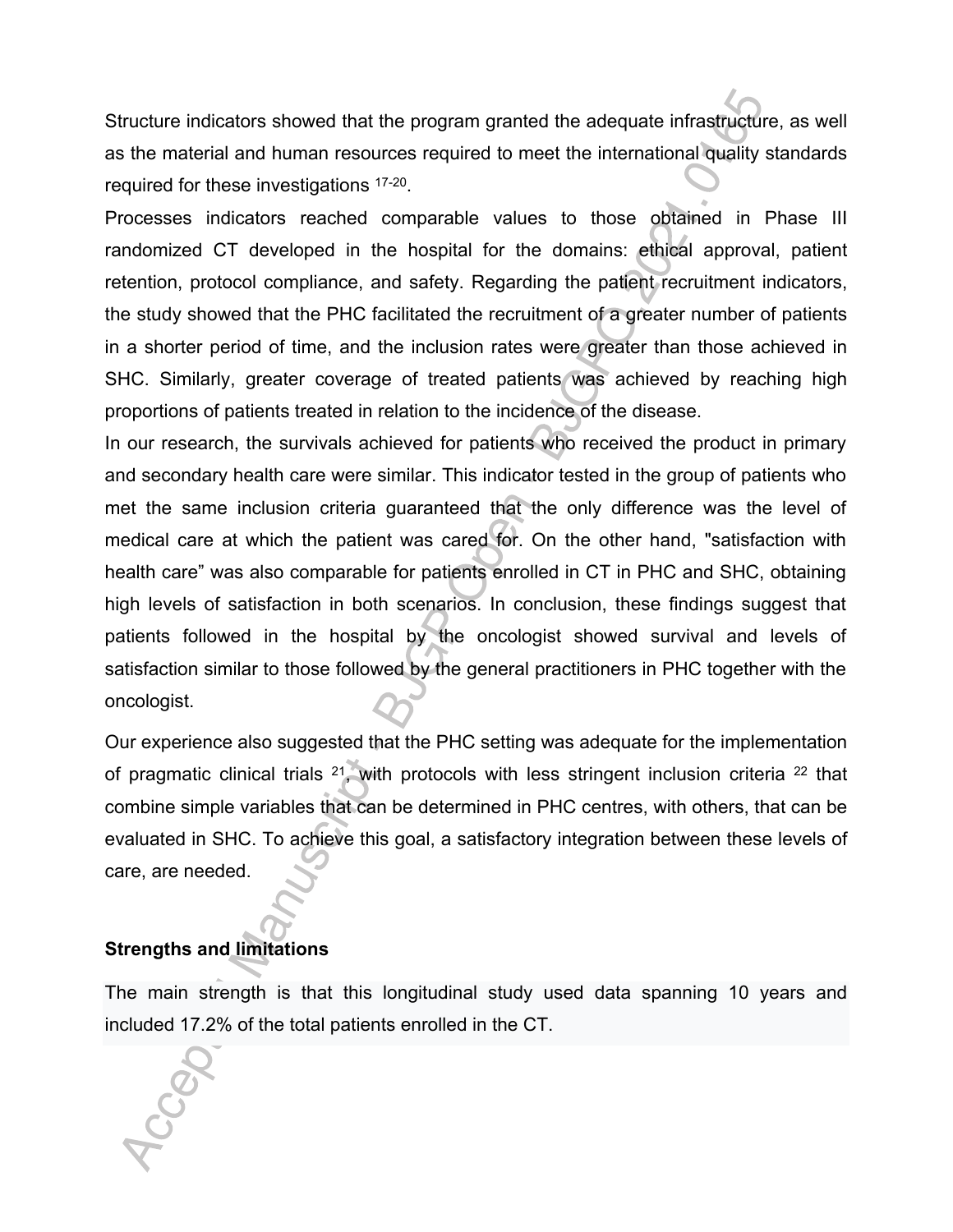There are some limitations. The CT used as an external control was developed in an earlier period and a different setting, so the uptake indicators may have biases due to the different conditions in which it was carried out.

On the other hand, satisfaction with services in the CT carried out at PHC could not be compared with the external control, because this aspect was not evaluated for a trial conducted at the hospital level. For this aspect, only the cross-sectional comparison was performed.

#### **Comparison with existing literature**

Few references were found of programs for conducting oncology clinical trials in PHC. Ersek J et al published considerations on critical aspects to consider for the sustainability of a research program based on oncology practices in the community. This study describes only the basic elements of the program but does not declare indicators for its evaluation. Our work is in line with the basic elements described by these authors <sup>5</sup>, but it also proposes and evaluates feasibility indicators for the program implementation. These indicators are representative of the fundamental aspects contained in the main international and national guidelines that regulate the conduct of clinical trials 18-20 .

The process indicators are consistent with those defined by Whitham D. et al in a study that validated indicators for the monitoring of multicenter randomized clinical trials using the Delphi methodology  $23$ . Our study also defines indicators for the evaluation of processes and outcomes, using the Donabedian framework of Structure-Process-Outcome recommended for the evaluation of real-world health interventions<sup>14</sup>.

The results obtained in our study for the process indicators agree with those reported by other authors. The time for ethical approval of the protocol and modifications met the standard established by international regulations  $19$ ,  $20$ ,  $24$ . It was determined that the incorporation of PHC into the trials can facilitate the recruitment of a greater number of patients, similar to that reported by Orzano J et al  $25$ . On the other hand, the rate of lung cancer patients enrolled in the trials, in relation to the incidence of the disease (14.3%), was higher than this indicator in the Netherlands (7.6%) <sup>26</sup>. Besides, the evidence of product safety in the PHC setting and real-world conditions were consistent with findings from the previous Phase III trial conducted in hospitals<sup>27</sup>.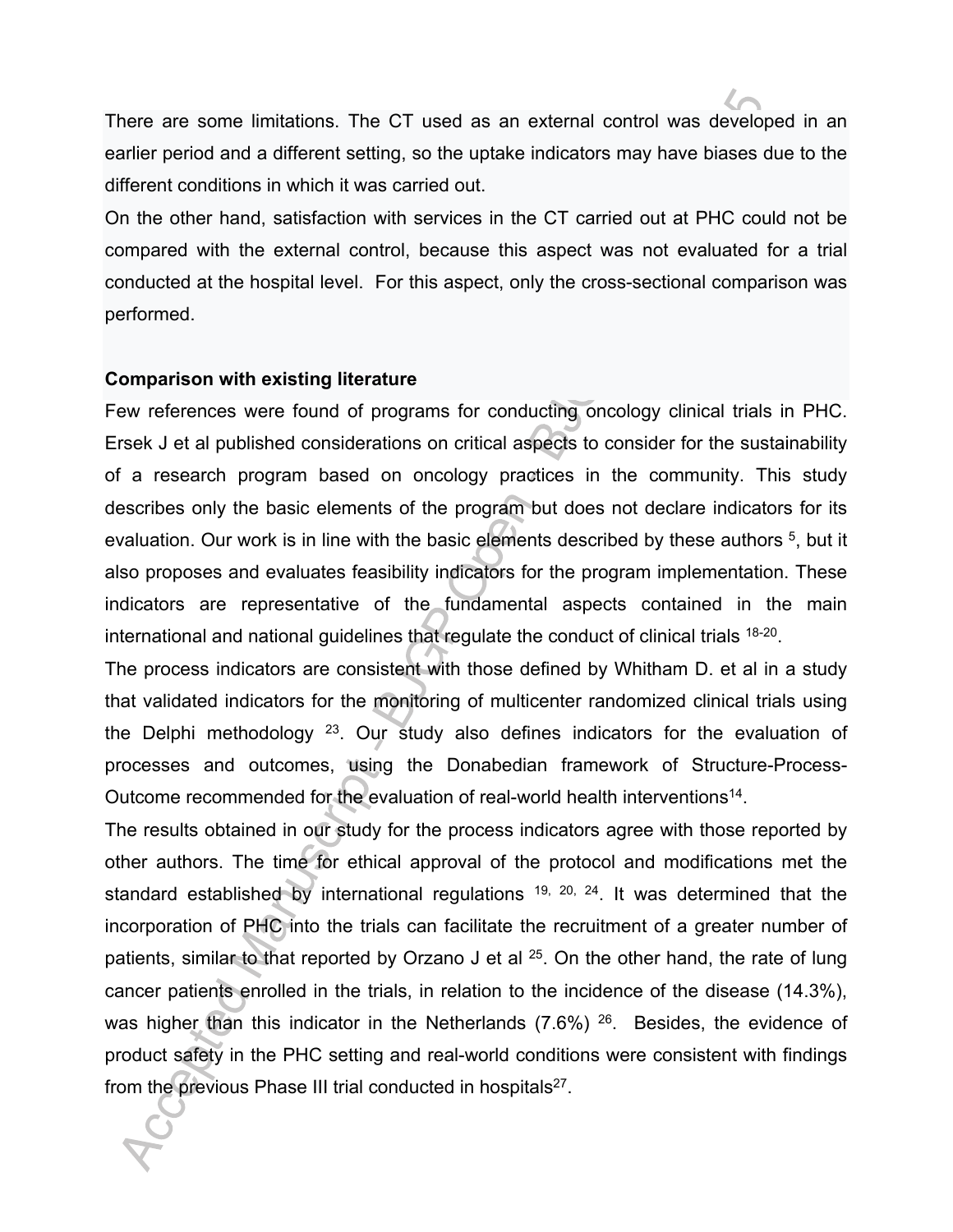Similarly, the high levels of satisfaction with services obtained in both settings are similar to those obtained by Grundfeld E et al. in a randomized trial comparing the satisfaction of breast cancer patients followed in specialized institutions versus primary care. The study showed that some patients prefer to be followed in a setting close to their home, work, and family<sup>28</sup>.

Our program promotes protocols in line with the "shared model" proposed by American and European oncology societies, which include an initial intensive follow-up of the patient in the hospital for first-line oncology treatment, and then the patient is transferred to the PHC to receive immunotherapy; maintaining periodic quarterly visits to the hospital 29 .

# **Implications for practice**

The program has enabled the participation of cancer patients in clinical trials conducted in their municipality of residence, facilitating better access to treatment with good adherence to the protocol.

It has also prepared the healthcare system for the administration of new therapies as part of routine medical practice, building capacity and implementing work standards and routines to be used in this routine practice. On the other hand, it will allow the implementation of other complex health interventions <sup>30</sup> .

# **Conflict of Interest Statement**

The author declares that the research was conducted in the absence of any commercial or financial relationships that could be construed as a potential conflict of interest.

# **Acknowledgments**

To all patients and relatives, all the researchers of health institutions, the Independent Section for Cancer Control of Cuban Health Ministry, the Provincial Directions of Public Health, the National Center for Clinical Trials Coordination, and all the team of the Center of Molecular Immunology, for their support in conducting this research.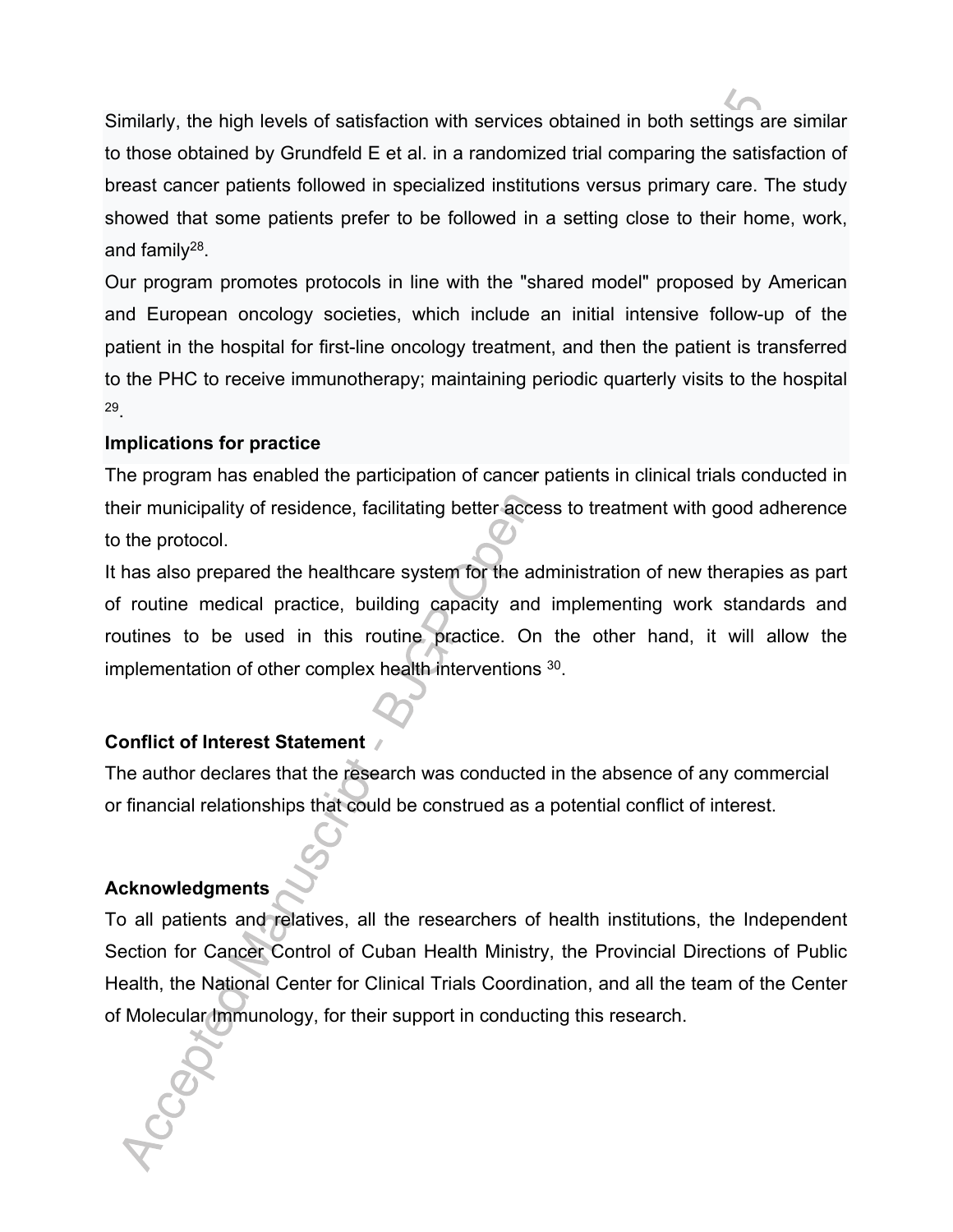# **REFERENCES**

- 1. Lage-Davila A, Crombet-Ramos T. Control del Cáncer avanzado: la ruta hacia la cronicidad. Anales de la Academia de Ciencias de Cuba. 2012 1(1):4-10. http//www.revistaccuba.sld.cu/index.php/revacc/article/view/3 (accessed 20 may 2021).
- 2. IQVIA Institute for human data sciences. Global Oncology Trends 2019. Therapeutics, clinical development, and health system implications. May 2019. https://www.iqvia.com/-/media/iqvia/pdfs/institute-reports/global-oncology-trends-2019.pdf?\_=1595343148220 (accessed 21 May 2021).
- 3. Lage A. Immunotherapy and Complexity: Overcoming Barriers to Control of advanced Cancer. MEDICC Review. July–October 2014; 16 (3): 2-5.
- 4. Lorenzo G, Bermúdez A, Torres O. Ensayos Clínicos con medicamentos para el tratamiento del cáncer en Atención Primaria de Salud. Rev Cub Farmacia. 2016; 50  $(4): 2-5.$
- 5. Ersek JL, Graff SL, Arena FP, et al. Critical Aspects of a Sustainable Clinical Research Program in the Community-Based Oncology Practice. 2019 ASCO EDUCATIONAL BOOK. 17 May 2019. doi.org/10.1200/EDBK\_238485.
- 6. Lage A. El espacio de la biotecnología en el control del cáncer: oportunidades y desafíos en Cuba. Rev. Cub. Salud Pública. 2011; 37(Supl): 661-674.
- 7. Romero T, Abreu G, Walkiria B, et al. Programa integral para el manejo del cáncer en Cuba. 1st ed. La Habana: Ciencias Médicas; 2012.
- 8. Saavedra D and Crombet T. CIMAvax-EGF: A New Therapeutic vaccine for Advanced Non-Small Cell Lung Cancer Patients. Front. Immunol. March 2017; 8: 266. DOI: 10.3389/fimmu.2017.00269.
- 9. Ortiz R, Lorenzo G, Rodríguez C, et al. Experiencias en la conducción de un ensayo clínico en atención primaria de salud en Villa Clara, Cuba. Memorias de la Convención Internacional de Salud, CUBASALUD 2012. La Habana, Diciembre 3-7. http://www.convencionsalud2012.sld.cu.
- 10.González G, Lage A, Crombet T, et al. CIMAvax EGF: A novel therapeutic vaccine for advanced lung cancer. Biotecnología aplicada. 2009; 26 (4): 345-348.
- 11.Rodriguez P, Neninger E, García B, et al. Safety, immunogenicity and preliminary efficacy of multiple-site vaccination with an Epidermal Grow Factor (EGF) based cancer vaccine in advanced non-small cell lung cancer (NSCLC) patients. J Immune Based Ther Vaccines. 2011; 9:7, 2-6. DOI: https://10.1186/1476-8518-9-7.
- 12.Oficina Nacional de estadística e información (ONE). Anuario Estadístico de Cuba 2019. Ed 2020. La Habana: ONE; 2020. http://www.onei.gob.cu/ (accessed 21 may  $2021$ ).
- 13.Ministerio de Salud Pública. Dirección de Registros Médicos y Estadísticas de Salud. Anuario Estadístico de Salud 2019. Ed 2020. La Habana: MINSAP; 2020. https://salud.msp.gob.cu/tag/anuario-estadistico-de-salud/ (accessed 20 may 2021).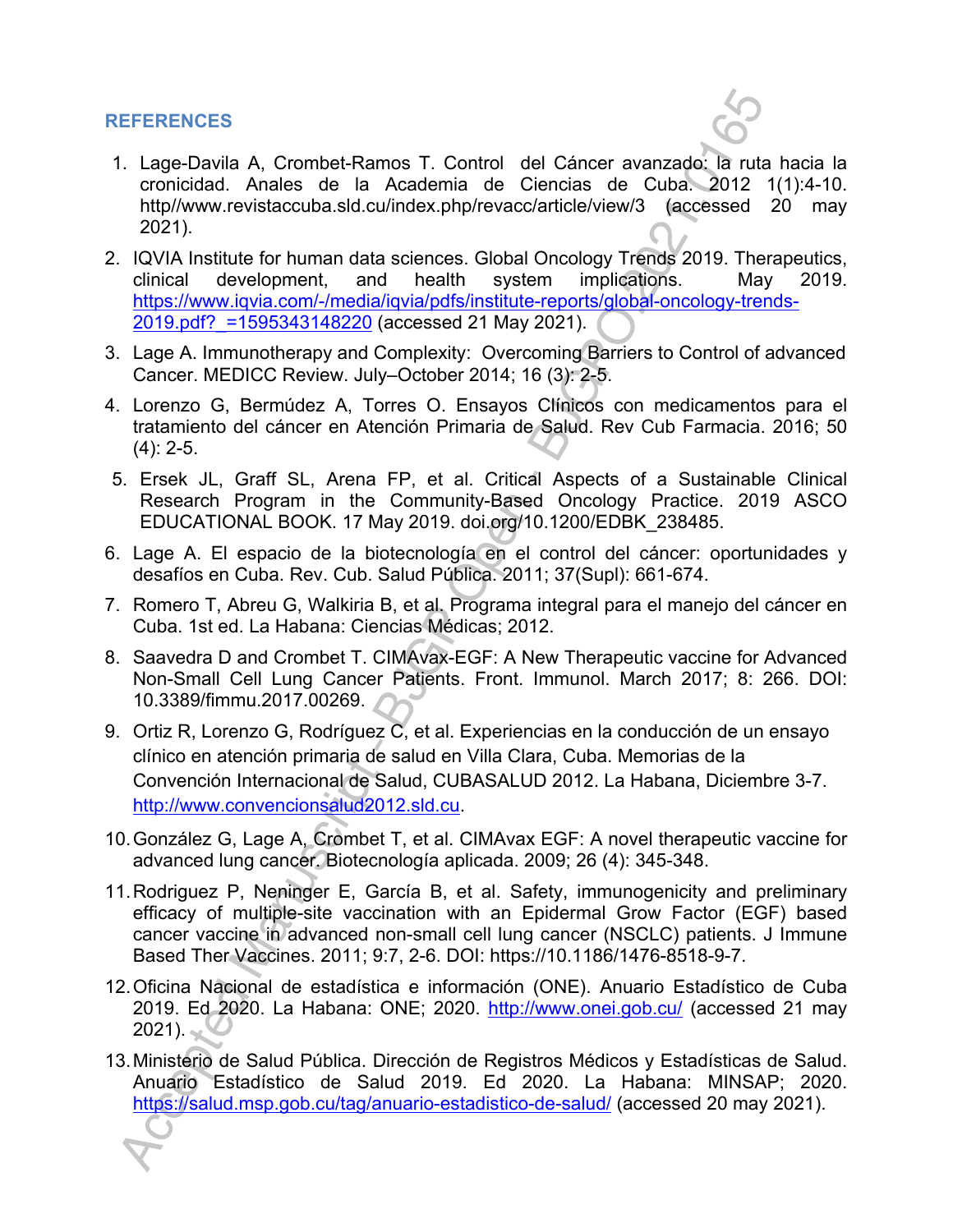- 14.Donabedian A. The quality of care: how can it be assessed? JAMA. 1988; 260(12):1743–8.
- 15.Whitham D, Turzanski J, Bradshaw L, et al. Development of a standardized set of metrics for monitoring site performance in multicenter randomized trials: a Delphi study Whitham et al. Trials. 2018; 19:557. doi.org/10.1186/s13063.
- 16.EORTC. Quality of Life group. Satisfaction with care module. Scoring procedure for the EORTC IN-PATSAT32. http://www.eortc.be/qol/files/SCManualIN-PATSAT32.pdf (accessed 20 May 2021).
- 17.Méndez R, Rodríguez M, Arboláez M, et al. Necesidad de capacitación sobre ensayos clínicos en los profesionales de la Atención Primaria de Salud. EDUMECENTRO 2017; 9 (3): 2-3.
- 18.ICH. Guideline for good clinical practice E6 (R2).EMA/CHMP/ICH/135/1995. https://www.ema.europa.eu/en/documents/scientific-guideline/ich-e-6-r2-guidelinegood-clinical-practice-step-5\_en.pdf (accessed 22 May 2021).
- 19.ICH, International Conference for Harmonization. Harmonized Guideline. Integral Addendum to ICH E6 (R1) Guideline for Good Clinical Practice E6 (R2). http://www.ich.org (accessed 21 May 2021).
- 20.CECMED. Centro para el Control Estatal de Medicamentos, Equipos y Dispositivos Médicos. Resolución MINSAP 165. Buenas Prácticas Clínicas en Cuba. http://www.cecmed.cu/content/resoluci%C3%B3n-minsap-165-0 (accessed 20 may 2021)
- 21.Ford I, Norrie J. The Changing Face of Clinical Trials: Pragmatic Trials. N Engl J Med 2016; 375:454-63. DOI: 10.1056/NEJMra1510059.
- 22.Wilson S, Delaney BC, Roalfe A, et al. Randomized controlled trials in primary care: case study. BMJ 2000; 321:24–7.
- 23.Whitham D, Turzanski J, Bradshaw L, et al. Development of a standardized set of metrics for monitoring site performance in multicenter randomized trials: a Delphi study. Trials. 2018; 19:557: https://doi.org/10.1186/s13063-018-2940-9 (accessed 20 may 2021).
- 24.Lorenzo G, Méndez R, Torres O. Ética de los Ensayos Clínicos oncológicos en Atención Primaria de Salud en Cuba. Droit, Santé et Societé. 2019; 1(6): 60-66.
- 25. Orzano JA, Scott J, Hudson SV, et al. Strategies for Conducting Complex Clinical Trials in Diverse Community Practices. Med Care 2007; 45: 1221–1226.
- 26.Scottish Cancer Taskforce: National Cancer Quality Steering Group. Clinical Trial Access Quality Performance Indicators. June 2017 (V 2.0) page 17. http://www.healthcareimprovementscotland.org (accessed 19 May 2021).
- 27.Rodríguez PC, Popa X, Martínez O, et al. A phase III Clinical Trial of the Epidermal Grow Factor vaccine CIMAvax EGF as switch maintenance therapy in Advanced Nonsmall Cell Lung Cancer Patients. Clin Cancer Res. 2016. doi: 10.1158/1078- 0432.CCR-15-0855.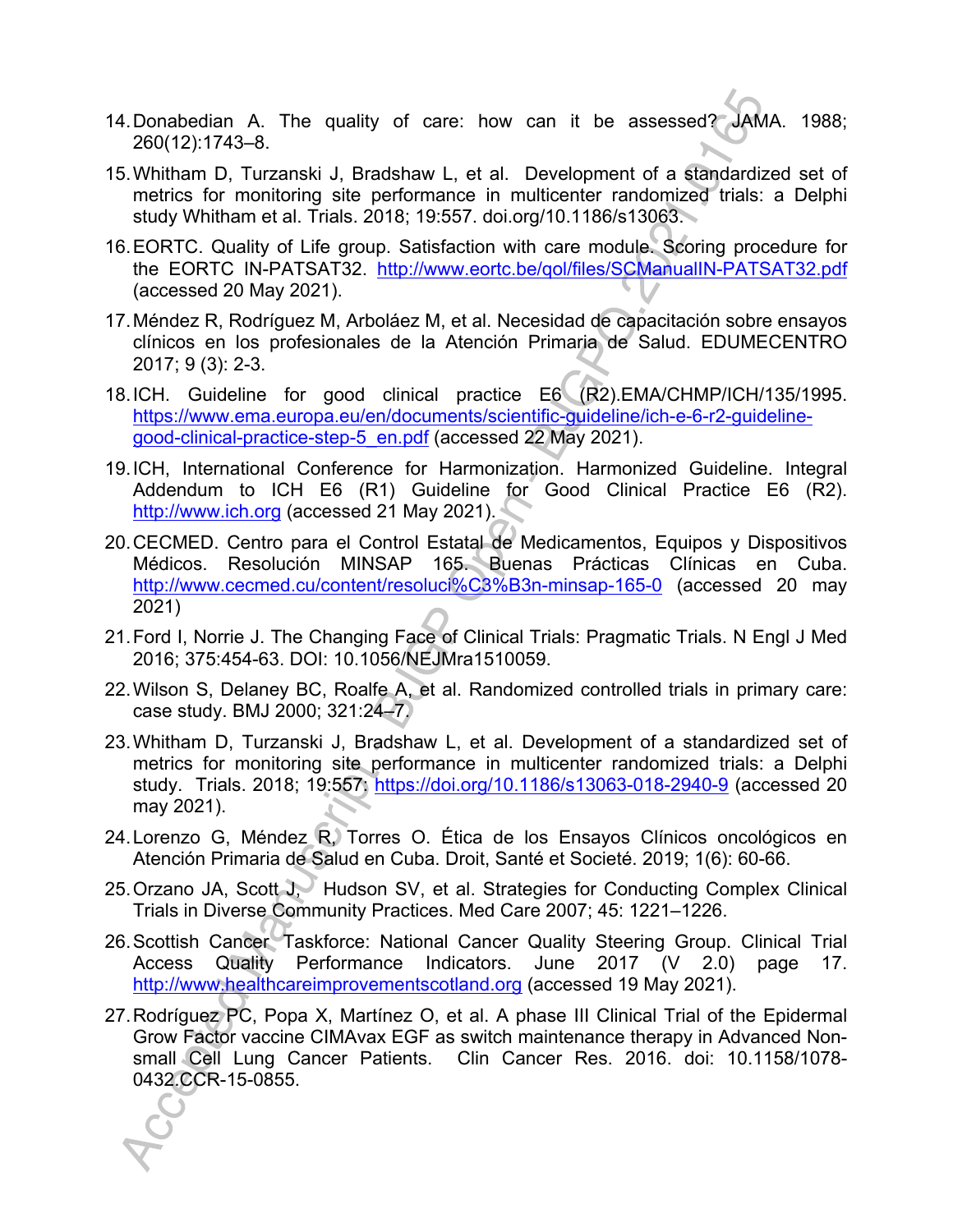- 28.Grundfeld E. Fitzpatrick R, Mant D, et al. Comparison of breast cancer patient satisfaction with follow-up in primary care versus specialist care: results from a randomized controlled trial. British Journal of General Practice 1999: 49: 705-710.
- 29.Sociedad Española de Oncología Médica (SEOM). Monográfico SEOM de Largos Supervivientes en cáncer. Ira Parte: https://seom.org/ (accessed 10 may 2021).
- 30.Medical Research Council. Developing and evaluating complex interventions: Following considerable development in the field since 2006, MRC and NIHR have jointly commissioned an update of this guidance to be published in 2019. https://mrc.ukri.org/documents/pdf/complex-interventions-guidance/ (accessed 21 May 2021).

Accepted Manuscript . Butch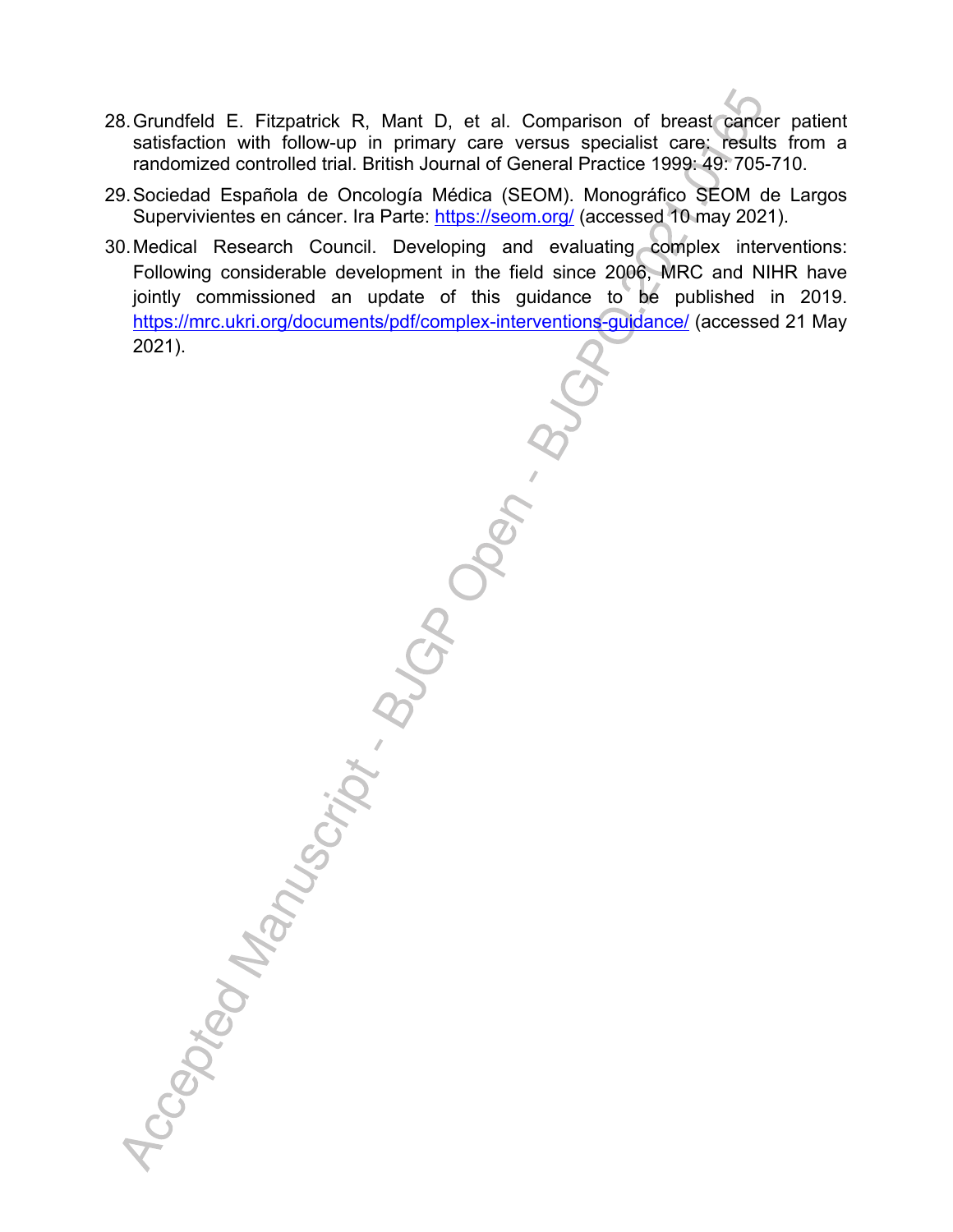27.0765

**Table 1.** Indicators of structure in the conduction of multicenter oncology clinical trials in primary care institutions. Villa Clara province, 2010-2020.

| <b>Indicators</b>                    | <b>Structure indicators</b>                              |                             |                                                                                                 |                         |  |
|--------------------------------------|----------------------------------------------------------|-----------------------------|-------------------------------------------------------------------------------------------------|-------------------------|--|
|                                      | 2010-2015 period                                         | <b>Evaluation</b>           | 2016-2020 period                                                                                | <b>Evaluation</b>       |  |
|                                      | <b>Clinical Trial ICC RD-EC120</b>                       |                             | <b>Clinical Trial ICC RD-EC-157</b>                                                             |                         |  |
| 1. Percentage of                     | 33 % (6/18)                                              |                             | 94 % (17/18)                                                                                    |                         |  |
| polyclinics                          |                                                          |                             |                                                                                                 |                         |  |
| conditioned<br>to                    | (6 clinical trials consultation, 6 locals for            | Not adequate                | (17 clinical trials consultation, 17 local for product)                                         | Adequate                |  |
| clinical<br>conduct                  | product administration, 6 pharmacies, 6<br>laboratories) | $(50\%)$                    | administration, 17 pharmacies, 17 laboratories)<br>Certification of compliance of Good Clinical | $( > 90\%)$             |  |
| in<br>the<br>trials                  | Certification of compliance of Good Clinical             |                             | Practices (GCP)                                                                                 |                         |  |
| province                             | Practices (GCP)                                          |                             |                                                                                                 |                         |  |
| 2.Percentage of                      |                                                          | Not adequate                |                                                                                                 | Adequate                |  |
| municipalities                       |                                                          | $( < 90\%)$                 | 92 % (12/13)                                                                                    | $( > 90\%)$             |  |
| participating in the                 | 76 % (1/13)                                              |                             |                                                                                                 |                         |  |
| clinical trials                      |                                                          |                             |                                                                                                 |                         |  |
| program                              |                                                          |                             |                                                                                                 |                         |  |
| 3. Percentage of<br>completed        | 33% (6/18)                                               | Not adequate<br>$(50\%)$    | 94% (17/18)                                                                                     | Adequate<br>$( > 90\%)$ |  |
| investigation                        | clinical research teams composed by: 6                   |                             | clinical research teams composed by: 17                                                         |                         |  |
| teams                                | primary care physicians, 6 nurses, 6                     |                             | primary care physicians, 17 nurses, 17                                                          |                         |  |
|                                      | pharmacist, 6 specialist in Laboratory, 6                |                             | pharmacist, 17 specialist in Laboratory, 17                                                     |                         |  |
|                                      | psychologists                                            |                             | psychologists                                                                                   |                         |  |
| Percent<br>4.<br>оf                  | 100% (337/337)                                           | Adequate                    | 100% (373/373)                                                                                  | Adequate                |  |
| professionals and                    | Courses of Good Clinical Practices, Adverse              | $(100\%)$                   | Courses (Good Clinical Practices, Adverse                                                       | $(100\%)$               |  |
| technicians<br>trained in clinical   | Events, Pharmacy, Clinical Laboratory,                   |                             | Events, Pharmacy, Clinical Laboratory, Nursing)                                                 |                         |  |
| trials<br>and                        | Nursing                                                  |                             |                                                                                                 |                         |  |
| oncology                             | 83 general practitioners trained in oncology             |                             |                                                                                                 |                         |  |
|                                      | (37 general doctors, 37 nurses and 9 other               |                             |                                                                                                 |                         |  |
|                                      | professionals)<br>0%                                     |                             |                                                                                                 |                         |  |
| 5. Percentage of<br>polyclinics with |                                                          | Not adequate<br>$($ < 100%) | 100% (17/17)                                                                                    | Adequate<br>$(100\%)$   |  |
| electronic data                      | (Paper Data collection)                                  |                             | (Training and certification of 68 users)                                                        |                         |  |
| management                           |                                                          |                             |                                                                                                 |                         |  |
| 6. Percentage of                     | 0%                                                       | Not adequate                | 100% (17/17)                                                                                    | Adequate                |  |
| polyclinics with                     |                                                          | $($ < 100%)                 |                                                                                                 | $(100\%)$               |  |
| <b>Standard</b>                      | (SOPs designed for hospitals was used)                   |                             | (SOPs designed for PHC centers)                                                                 |                         |  |
| Operating                            |                                                          |                             |                                                                                                 |                         |  |
| <b>Procedures</b>                    |                                                          |                             |                                                                                                 |                         |  |
| (SOPs)                               |                                                          |                             |                                                                                                 |                         |  |
| implemented                          |                                                          |                             |                                                                                                 |                         |  |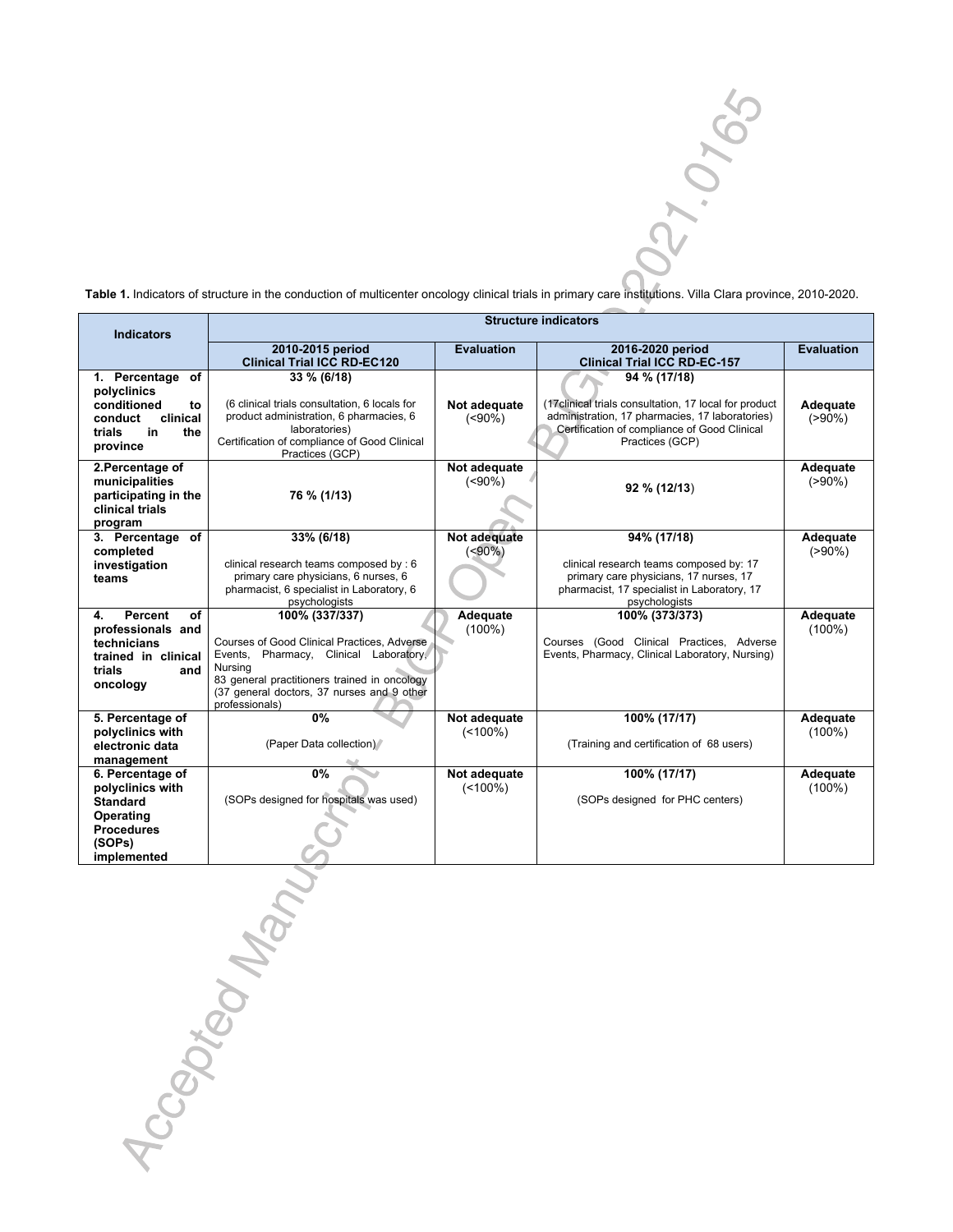2021-0105

**Table 2.** Process indicators in multicenter oncology clinical trials conducted in PHC in Villa Clara province. Comparison PHC vs. SHC.

|                                        | Secondary heath care                                                   | Primary health care (clinical trial program implementation)                    |                                                                                  |            |  |  |  |  |
|----------------------------------------|------------------------------------------------------------------------|--------------------------------------------------------------------------------|----------------------------------------------------------------------------------|------------|--|--|--|--|
|                                        | 2006-2011 period                                                       | 2010-2015 period                                                               | 2016-2020 period                                                                 | 2010-2020  |  |  |  |  |
|                                        | (Phase III, EC IIC-RD-EC081)                                           | (Phase IV, EC ICC RD-EC120)                                                    | (Phase IV, ECICC RD-EC-157)                                                      | period     |  |  |  |  |
|                                        | $N=29$                                                                 | $N = 183$                                                                      | $N = 127$                                                                        | $N = 310$  |  |  |  |  |
| <b>Study details</b>                   | Histological confirmation of NSCLC                                     | Histological confirmation of NSCLC stage                                       | Histological confirmation of NSCLC stage III                                     |            |  |  |  |  |
|                                        | stage III or IV, Objective Clinical                                    | III or IV, patients classified as non-                                         | or IV, patients classified as non-tributary of                                   |            |  |  |  |  |
|                                        | Response<br>after<br>oncospecific                                      | tributary of any oncospecific treatment                                        | any oncospecific treatment or who have                                           |            |  |  |  |  |
|                                        | treatment, performance status<2,<br>Life expectancy equal or more than | who have received first line of<br>or<br>chemotherapy for the advanced disease | received first line of chemotherapy for the<br>advanced disease and have not any |            |  |  |  |  |
|                                        | 3 months                                                               | and<br>have<br>not any therapeutic                                             | therapeutic alternatives, performance                                            |            |  |  |  |  |
|                                        |                                                                        | alternatives, performance status<3, Life                                       | status<3, Life expectancy equal or more                                          |            |  |  |  |  |
|                                        |                                                                        | expectancy equal or more than 3 months                                         | than 3 months. Biomarker determination.                                          |            |  |  |  |  |
|                                        | <b>Ethical approval</b>                                                |                                                                                |                                                                                  |            |  |  |  |  |
| 7. Time for protocol and               | Protocol<br>Ethic<br>aproval:18                                        | Protocol Ethic approval: 28 days*                                              | Protocol Ethic aproval:22 days*                                                  |            |  |  |  |  |
| protocol modifications ethic           | days                                                                   | Modification 01: 29 days*                                                      | Modification 01: 4 days*                                                         |            |  |  |  |  |
| approval                               | Modification 03: 7 days                                                |                                                                                | Modification 04: 12 days*                                                        |            |  |  |  |  |
|                                        | Modification 04: 16 days                                               |                                                                                |                                                                                  |            |  |  |  |  |
| <b>Recruitment and retention</b>       |                                                                        |                                                                                |                                                                                  |            |  |  |  |  |
| 8. Province recruitment vs. total      | 5.8%                                                                   | 17.3%*                                                                         | 17.1%*                                                                           | 17.2%*     |  |  |  |  |
| trial recruitment                      | (29/497)                                                               | (183/1058)                                                                     | (127/741)                                                                        | (310/1799) |  |  |  |  |
|                                        |                                                                        |                                                                                |                                                                                  |            |  |  |  |  |
| 9. Proportion of patients              | 2%                                                                     | 27.8%*                                                                         | $8.6%$ **                                                                        | 14.6%*     |  |  |  |  |
| recruited/incidence of disease         | 29/1214                                                                | 183/658                                                                        | 127/1463                                                                         | 310/2121   |  |  |  |  |
| 10. Inclusion rate (patients           | 0.36                                                                   | $6.5*$                                                                         | $2.6***$                                                                         | $4.0*$     |  |  |  |  |
| included / month)                      | (29/79)                                                                | (183/28)                                                                       | (127/48)                                                                         | (310/76)   |  |  |  |  |
|                                        |                                                                        |                                                                                |                                                                                  |            |  |  |  |  |
| 11. Percentage of randomized           | 10.3%                                                                  | $9.2%$ *                                                                       | 10.2%*                                                                           | $9.6%$ *   |  |  |  |  |
| participants who have                  | (3/29)                                                                 | (17/183)                                                                       | 13/127                                                                           | 30/310     |  |  |  |  |
| withdrawn                              |                                                                        |                                                                                |                                                                                  |            |  |  |  |  |
| consent to continue in the study       |                                                                        |                                                                                |                                                                                  |            |  |  |  |  |
| <b>Protocol compliance (Adherence)</b> |                                                                        |                                                                                |                                                                                  |            |  |  |  |  |
| 12. Percentage of protocol             | 6.8%                                                                   | $4.3%$ *                                                                       | $7.0\%$ *                                                                        | $5.4%$ *   |  |  |  |  |
| deviations (non-compliance             | (2/29)                                                                 | (8/183)                                                                        | (9/127)                                                                          | (17/310)   |  |  |  |  |
| with treatment scheme)                 |                                                                        |                                                                                |                                                                                  |            |  |  |  |  |
| <b>Management of adverse events</b>    |                                                                        |                                                                                |                                                                                  |            |  |  |  |  |